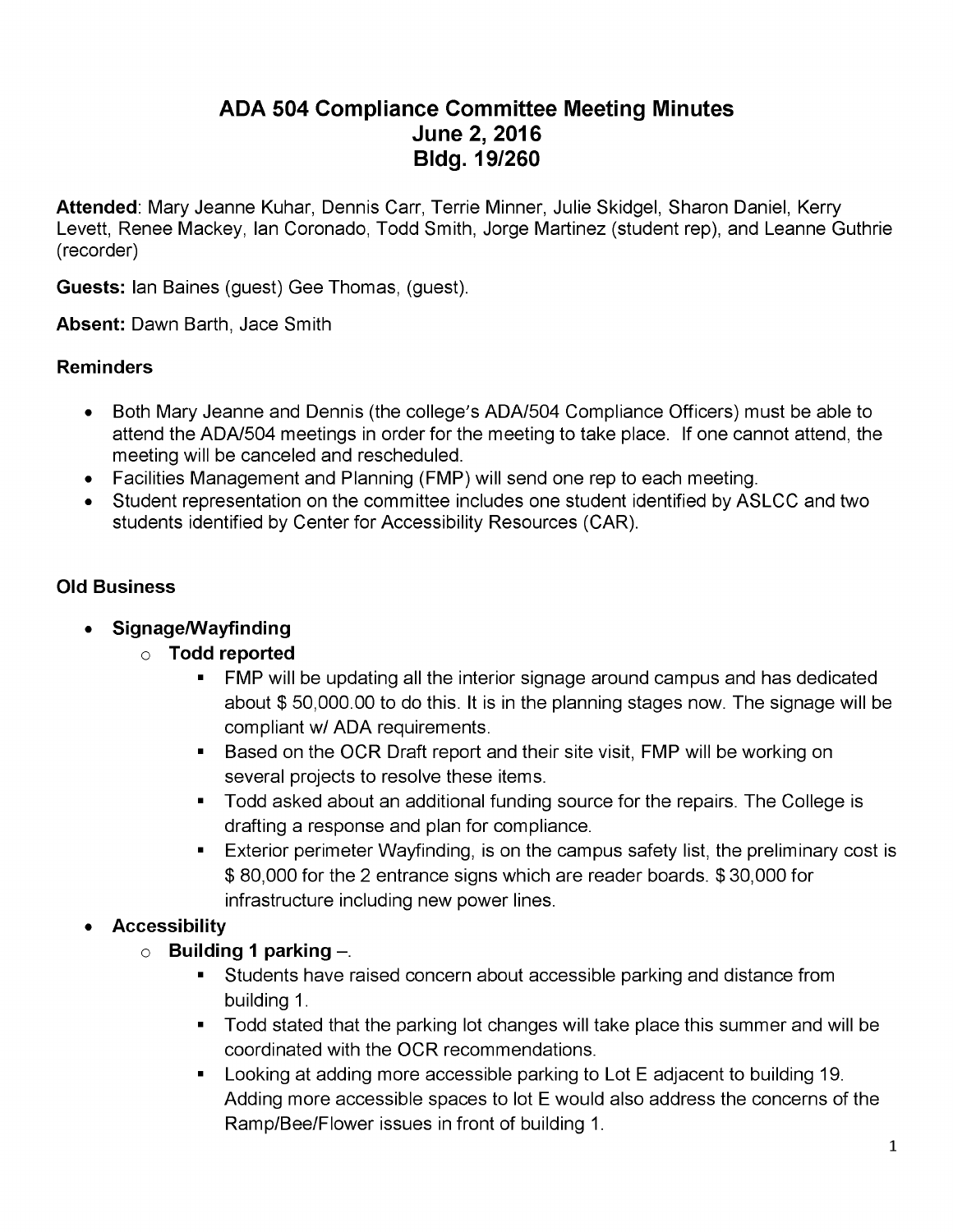# **Class Project Update**

- **Need more low tables in student commons area.**
- 3 new adjustable workstations with be put into the Library and IT will do the wiring.
- **Accessible work stations in the Library** Todd reported that FMP is working on getting some adjustable stations in the library
	- $\mathbf{r}$ The assistive technology software will need to be coordinated with these stations.
	- I lan added that there is a problem with noisy/squeaky chairs and FMP is working on resolving that.
	- **EXT** Lori also reported that the elevator in the library has been reconfigured and patrons can go between floors of the library without needing a key.

### **Main Campus Areas of Concern**

- Resting places for students/employees, how they are identified and advertised (Terrie Minner)
	- CAR is working with FMP on how we can be more proactive in the planning stages of remodels and new facilities
	- CAR staff member will be working with FMP to begin measuring all the distances for resting locations, ramps and access to the different buildings. That will also be added to our electronic map.
	- Nancy Hart Memorial bench resting spot we recommend outside of building <sup>1</sup> at the corner of the garden. The process would be to submit a work order, then to do planning, look at location, a then submit the plan to facilities council. The resting places with be identified on the map and electronic map. The symbol is a bench.

# **CAR Update**

### **Furniture accommodations**

- **Dutreach has been done about lost chairs; the chairs have been marked with** gold paint or identification.
- Terri will reach out to faculty and instructors about the accessible tables. During the OCR visit it was discovered that many of the tables were being used for storage. CAR could do a campaign to educate about those tables.

### **Faculty education**

- **Electronic faculty newsletter each term, and we are getting more faculty** responses.
- **Continuing Weekly Tips which are also on the CAR website.**
- CAR did the spring conference-presenting A3M (Age, Accessibility and Mental Health) with a good turnout.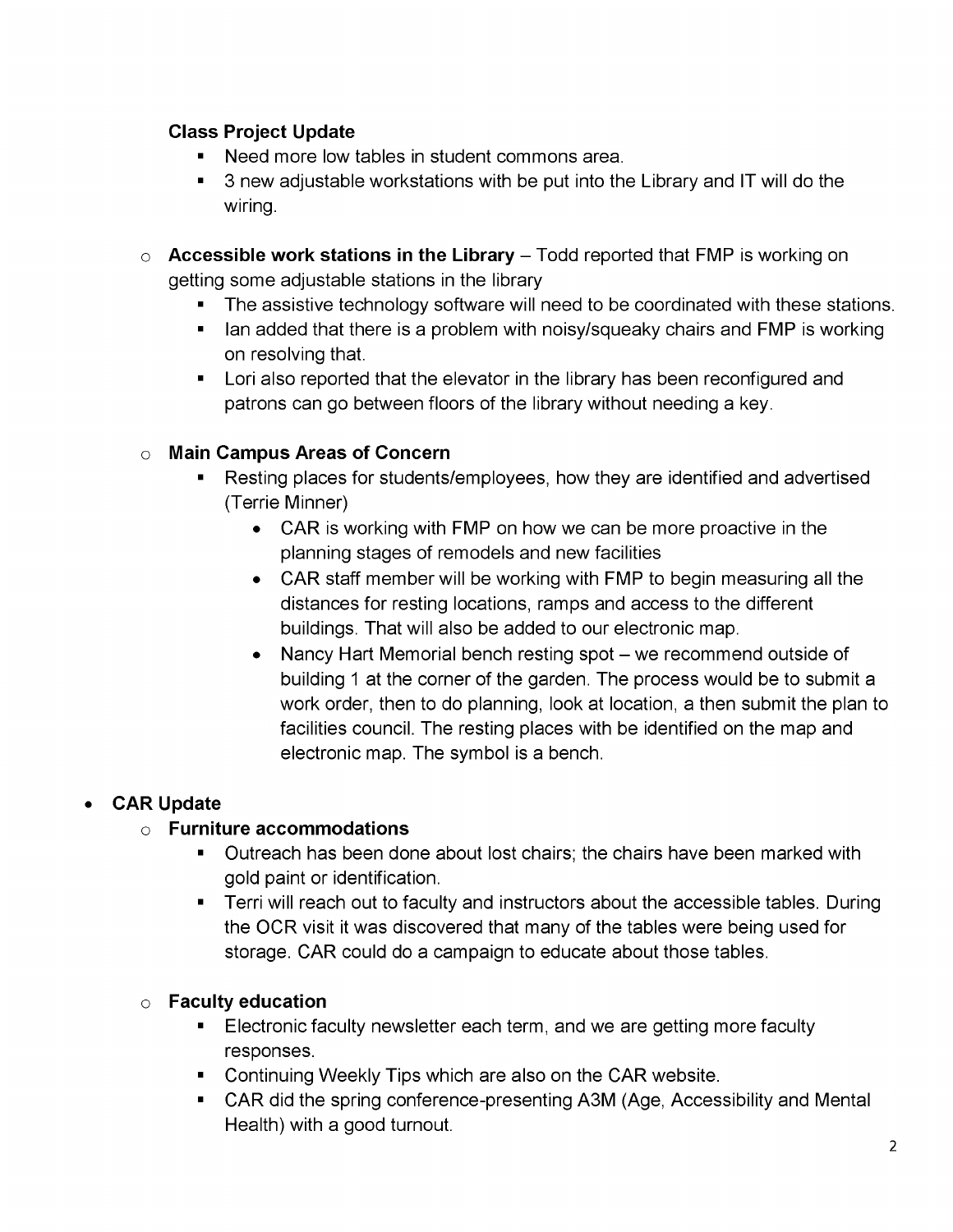- *We* added to our website Assistive Technology class room tips. Technology is  $\blacksquare$ changing, we are looking at how we can support faculty in providing Closed Captioning for many of their films in online classes and fulfilling any student requests.
- We are working more closely with faculty ahead of time to be prepared for the upcoming terms.
- Because we are a federally funded institutions we are obligated under section 508 to provide captioning or transcription.
	- How to we make this happen? We have worked out a basic workflow, to provide a reasonable timeline.
	- Video Captioning is most often requested and using a commercial company can be very expensive.
	- Propose that anything the college creates should be captioned going forward.
	- ATC is working with CAR to see if there is anything on the website that needs to be captioned.
	- If a faculty member is using something that someone else created then we have to find a way to provide it in a timely matter.
	- Ongoing faculty education regarding student requests for accommodation. By law, the material the must be available at the same time it is available for any other student.

# **CAR Outreach**

- New this year we are visiting all our satellite sites. We are working with DCA to see if we can secure an office down there.
- We are looking at specialized programs like TRiO and the Veterans Center.
- We are in the process of searching for 2 new advisors. Our plan is to have one of the advisors visit those location once a week.
- New initiative called Ty to Duck and Ty to Beaver, where we reached out to all our CAR students to ask if they are graduating. What kind of accommodation would they need? Are they planning to transfer to U of O or OSU? We are partnering with U of O and OSU disability services office to help make the transition seamless, getting their accommodation already set up for the 1<sup>st</sup> day of classes.

### **Needs Assessments**

- Survey went out to over 1000 present and past CAR students. We received about 113 responses with a 92% satisfaction with the services they were receiving.
- Needs to be addressed.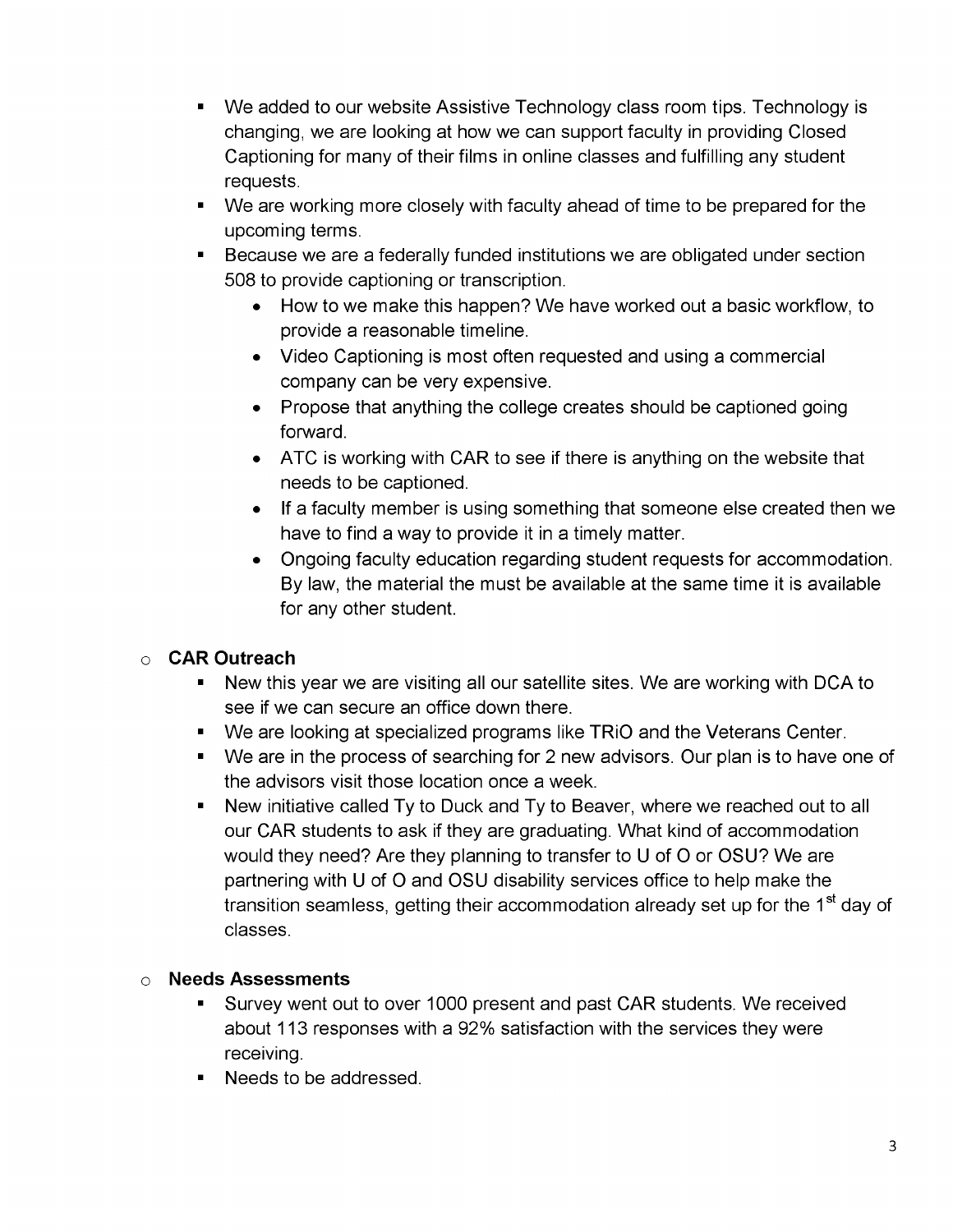- Students are still struggling with technology, to the point of knowing how to apply for accommodations.
- Some of the other concerns were, Testing, Hours availability, noise levels, especially during testing times, how to communicate with faculty better.
- For fall term we are working on a faculty survey find out what is working what is not.
- Next Steps: In Fall term faculty surveys and yearly student surveys will be sent out.
- $\circ$  Car Testing Center ambient noise challenges (LCC01 207)
	- Small room, it is very apparent when student enters or exits.
	- **Alternative rooms, proctored by camera and video.**
	- Other accommodations include: earplugs, headphones and Pandora Music. CAR is maintain the integrity of the testing site.
- **Other**

### **New Business**

- **Technology Needs - nothing to report**
- **OCR visit March 1-4 - Kerry Levett**
	- $\circ$  A draft report was received and the college will respond and negotiate, final report Fall 2016
	- $\circ$  Suggested timelines are not realistic.
	- $\circ$  By the fall meeting we should have an agreed upon version. The process of negotiation could involve 5 - 8 drafts before there is an agreed upon final version.
	- $\circ$  We were not compliant with many of our printed materials, especially with notices and posters.
		- CAR is now removing the items that do not have the accessibility statement on  $\blacksquare$ them and returning them back to the departments.
		- CAR has been sharing in Dean's meetings, and in the weekly tips that all printed material must have the approved Accessibility Statement printed on it.
		- P & G printing requests that do not have the approved accessibility statement on them should be returned.
		- CAR has been providing the Accessibility Statement template to the departments.
		- MJ suggested that not only bringing up the subject with ET is that it should be embedded with all our marketing Materials. The marketing teams of the CML and MTD should be aware and reminded that all public notices need to have the accessibility statement on it.